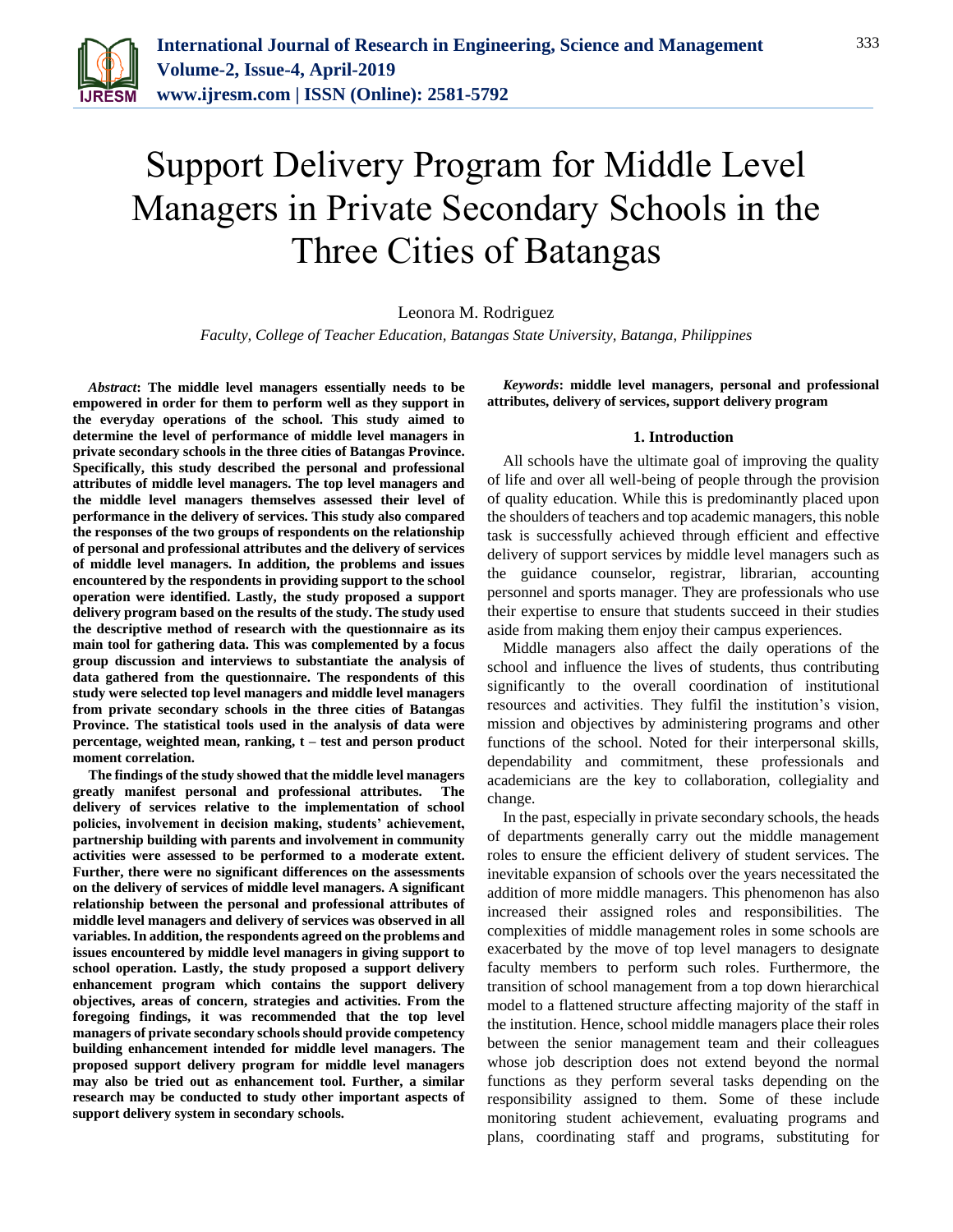

designated classes, implementing plans, appointing and appraising staff, running meetings, communicating and monitoring procedures, participating in school- wide decision making and contributing to the corporate functions of the school.

With all these, it is evident that the middle managers' roles have become increasingly complex, varied and demanding, which entails an increase in the level of responsibility. This has resulted to various issues relating to role ambiguity, role conflict and role overload. This is the case because they have varied functions, most of which overlap, hence the responsibilities and job description do not match which creates confusion and sometimes even anxiety.

Research findings relative to this, indicate that middle managers do not receive the relevant support and training required to effectively fulfil their roles. Badong (2002) noted that educational attainment of secondary middle level managers significantly affected their management practices. This implies that the knowledge the middle level administrators gained from their professional advancement contributed much as they performed their varied tasks in improving skills. Further revealed was the influence of school heads to their subordinates. A lot of subordinates rely on them as regard improvement of skills. This matter was not given much importance by some administrators, who manifested withdrawal from meeting them until such time they were labelled an inhibitors.

This revealed that educational growth positively affects the performance of individuals. Administrators who settled in managerial position can do his job well because of the high obtained education. They are also competent enough in any angle in the realm of work being assigned. The higher the educational training, the more employees place great importance on work values This indicates that while there have been improvements, there continues to be a lack of adequate and relevant professional training provided to them prior to taking up their roles, including those aspiring for higher posts. In addition, there are a number of positions identified in middle management, yet middle managers are expected to perform tasks without sufficient support or training.

Another important role that middle managers perform is that of managing staff in their respective departments. Most of them may not be able to perform well because there were no clear guidelines on the scope of their roles, especially since they were not oriented on professional handling of staff evaluations. This is a clear indication that there is a need for them to develop skills in personnel monitoring and evaluation. They ought to receive training on conducting staff appraisals and designing professional development plans for staff as this would lead to efficiency in academic service delivery to students.

In addition, there are internal drives affecting middle level managers, such as work ethics and a need for achievement, opportunities to engage in their own professional development, recognition and pay, all of which influence the performance of their work roles. Frustrations due to role conflict, lack of recognition and limited opportunities for career growth and advancement continue to plague middle level administrators. Mid-level managers who had developed positive relationships with senior administrators, faculty, staff, students and external constituents tended to have higher levels of satisfaction with their work experiences and were less likely to leave the organization. According to Lauren (2006), work relationships with supervisors and colleagues which included open communication processes and a sense of teamwork are important to mid-level managers and had a significant impact on morale. When they perceive that they have quality relationships with supervisors and other colleagues, their morale tends to be higher. At times, the departure of staff at this level can bring opportunities for restructuring and new ideas; however, losing professional staff at the middle level position can also be costly to any organization. Losing quality staff at this level in an academic institution may also impact succession planning for future leadership, as well as the mentoring of new professionals in the organization. The attrition of mid-level professionals is a problem when those who are leaving are the same people whom the organization most wanted to retain. Similarly, those who do not receive opportunities or rewards eventually become unmotivated, which ultimately can create a negative impact. Retaining them can significantly affect the tone, manner and management style of the entire organization, and their daily performance levels can determine the quality of relationships with faculty, staff, students and external constituents such as parents, alumni, community members and colleagues from other institutions.

The researcher strongly felt the need to conduct this kind of study for the staff to be equipped with knowledge and skills necessary to succeed in the performance of various roles. In her fifteen years of service as school counselor, she found out that there is no clear definition of the middle management's roles and responsibilities. In addition, the professional development programs in schools do not fully empower the middle level managers. Despite the lack of support from the school, the researcher still got inspired and motivated to undertake this study to open the door for possible professional growth leading towards becoming an effective manager. Further, it is deemed necessary that with the findings revealed in the study, the school management will undertake appropriate action to offer support to middle level managers so they continuously grow both personally and professionally. Hence, a management program is offered to ensure effective and efficient delivery of support services.

## *A. Objectives of the study*

This study aimed to determine the level of performance with regards to delivery of services of middle level managers in private secondary schools in the three cities of Batangas.

Specifically, it sought answers to the following questions:

1. How may the top and middle level managers themselves assess the personal and professional attributes of middle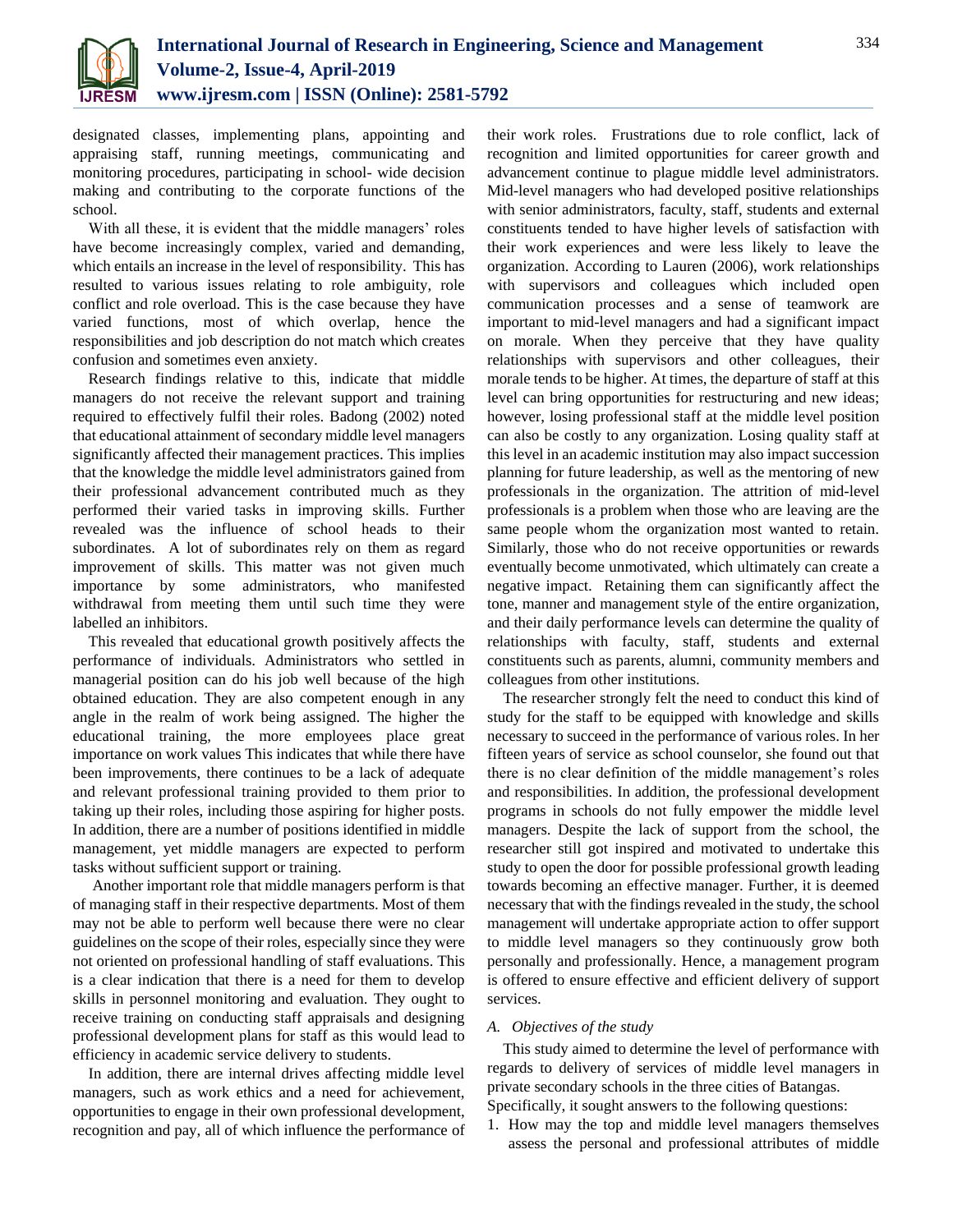

level managers?

- 2. How do the respondents assess the level of performance in the delivery of services with reference to:
	- Implementation of school policies
	- Involvement in decision making
	- Students' achievement
	- Partnership building with parents
	- Involvement in community activities
- 3. Are there significant differences between assessments by two groups of respondents?
- 4. Is there a significant relationship between personal and professional attributes of middle level managers and delivery of services?
- 5. What are the problems and issues encountered by middle level managers in giving support to school operation?
- 6. Based on the analysis, what support delivery enhancement program may be proposed?

## **2. Methodology**

The study used the descriptive method of research to assess the level of performance of middle level managers in the delivery of services in private secondary schools in the three cities of Batangas Province. The subjects of the study comprised of two groups of respondents constituted by 181 top level managers and 148 middle level managers from the private secondary schools in the three cities of Batangas Province. Simple random sampling technique was utilized in this study. Through Slovin's formula at five percent margin of error, the number of respondents was identified. There were 181 out of 329 top level managers and 148 out of 235 middle level managers who served as respondents of the study.

Table 1 presents the distribution of the top level managers and middle level managers, and the respective divisions where they belong.

| Table 1<br>Distribution of respondents |                                                    |        |            |        |  |  |  |  |  |  |
|----------------------------------------|----------------------------------------------------|--------|------------|--------|--|--|--|--|--|--|
| Division                               | Middle Level Managers<br><b>Top Level Managers</b> |        |            |        |  |  |  |  |  |  |
|                                        | Population                                         | Sample | Population | Sample |  |  |  |  |  |  |
| Tanauan City                           | 84                                                 | 46     | 60         | 38     |  |  |  |  |  |  |
| Lipa City                              | 119                                                | 66     | 85         | 53     |  |  |  |  |  |  |
| <b>Batangas City</b>                   | 126                                                | 69     | 90         | 57     |  |  |  |  |  |  |
| Total                                  | 329                                                | 181    | 235        | 148    |  |  |  |  |  |  |

The study used the questionnaire as the primary tool for gathering data. Interviews and focus group discussion were also conducted to substantiate the gathered data from the instrument. The researcher was advised to present the draft to experts in the field for validation. A dry run was conducted to test the validity of the instrument. The questionnaire underwent reliability testing through Cronbach alpha test. The result obtained was 0.943, which was higher than 0.70 revealing internal efficiency level which was higher than 0.70.

A permit to conduct the study was secured from the Dean of CTE Graduate School, and approval was sought from the

Schools Division Superintendent of each city division. The same was presented to the school heads of each school upon delivery of the questionnaires, which were distributed to the top level managers and middle level managers. Retrieval of questionnaires was done after two weeks. Prudence and discretion were observed by the researcher to give objectivity in the conduct of the study. On the retrieval period, some top level and middle level managers were interviewed and there was one focus group discussion conducted to expound on the responses from the questionnaire. After gathering the instrument, the data were collected, tabulated and statistically treated.

The responses of the two groups were treated with the use of the following statistical tools:

- *Ranking.* This was applied to determine the importance of responses with the use of frequency count, percentage and ranking of obtained weighted means.
- *Weighted Mean.* This was used to determine the typicality of responses of the two groups of respondents on items that would be rated based on the scale or options.
- *t – Test.* This was utilized to determine significant difference in the assessments of two groups of respondents with regards to the delivery of services of middle level managers.
- *Pearson Product Moment Correlation (r).* This was applied to determine the relationship between personal and professional attributes of middle level managers and the delivery of services.

## **3. Results and discussion**

Based on the data gathered, the researcher came up with the following findings:

## *A. Personal and professional attributes of middle level managers*

Personal Attributes. Observance of honesty in work at all times, responsibility to one's actions, adaptability, understanding others' opinions and feelings, inspiring others to give their best effort, and considers future challenges for growth are the personal attributes that middle level managers greatly manifest. As mentioned by Leveriza, administrators are truly responsible when it comes to school outcomes and who dictates the tempo of progress in their respective place of assignments. This result is in line with Dessler's idea that the school managers must be committed and responsible to his work to bring out the best in people in attaining the plans of the school. This assessment of top level managers have a composite mean of 3.50. Observing honesty in work at all times with weighted mean of 3.78 was rated first. The item rated least with weighted mean of 3.16 was allotting time for self-reflection. On the other hand, the middle manager's assessment on their personal attributes obtained a composite mean of 3.62 which means they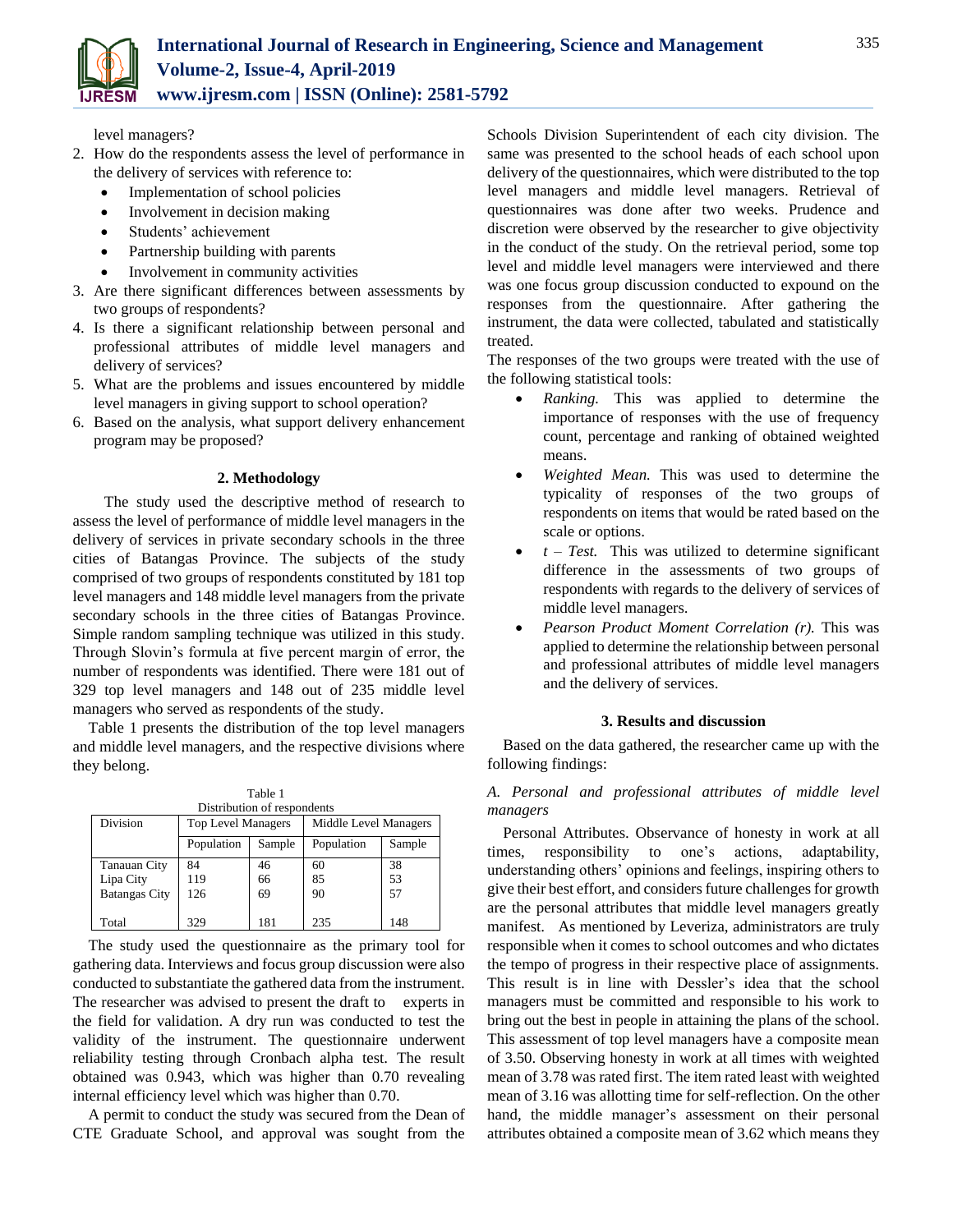

greatly manifest these personal attributes. Considering oneself responsible for one's action was on top list. Allotting time for self-reflection was rated least among the ten item with a weighted mean of 3.29.

Professional Attributes. Professional attributes such as fairness in delegating task to subordinates, positive work attitude, self-commitment, transparency, performance of duties unconditionally, welcoming of changes and embracing challenges, fairness in treating people, observance of school policies strictly and considering members as potential contributors to success were all greatly manifested by the middle level managers. The attitude of being respectful and establishing positive relationships with anyone relates to what is stated by Leveriza that in the Philippines, caring and ensuring smooth interpersonal relationship are manifestations of good professional attributes and are considered as traits ingrained in a cultural concept.

The obtained composite mean was 3.54 as assessed by top level managers. Treating everyone with respect and kindness was rated first with a weighted mean of 3.66 while giving criticisms constructively was rated least with a weighted mean of 3.41.

The assessment of middle level managers on their professional attributes obtained a composite mean of 3.63. The highest rated item, with a weighted mean of 3.73 was exercising

fairness in delegating tasks to subordinates while giving criticisms constructively was the least evaluated item with a weighted mean of 3.43.

## *B. Extent of delivery of services of middle level managers*

The respondents indicated that there was a moderate extent of performance in the delivery of services relative to implementation of school policies. This is similar to Goetsch's idea that school managers has the overall responsibility for the smooth and effective running of the school and ensure that the school policies geared towards the implementation of the same. The composite mean for the top level respondents was 3.42. Implementing policies based upon the school's mission and objectives with weighted mean of 3.49 was rated first while meditating in mobilizing accountability mechanisms was rated least with weighted mean of 3.30. The assessment of middle level respondents had a composite mean of 3.37. Accepting and following changes in the implementation of school policies was on the top list while observing rules on transfer and expulsion strictly was rated least.

As a whole, the two groups of respondents assessed all items in the delivery of services relative to involvement in decision making to be performed to a moderate extent with a composite mean of 3.35. Supporting final decisions made with weighted mean of 3.43 was assessed as top item, while preparing road

| $\overline{a}$<br>Personal Attributes of Middle Level Managers |           |           |     |      |              |     |         |           |                |
|----------------------------------------------------------------|-----------|-----------|-----|------|--------------|-----|---------|-----------|----------------|
| <b>Items</b>                                                   | Top level |           |     |      | Middle level |     | Average |           |                |
|                                                                | WM        | VI        | R   | WМ   | VI           | R   | WМ      | VI        | R              |
| 1. Observes honesty to work at all times.                      | 3.78      | <b>GM</b> |     | 3.73 | <b>GM</b>    | 2.5 | 3.75    | <b>GM</b> |                |
| 2. Considers oneself responsible for his action.               | 3.67      | <b>GM</b> | 2   | 3.76 | <b>GM</b>    |     | 3.72    | <b>GM</b> | $\overline{2}$ |
| 3. Understands others opinions and feeling.                    | 3.62      | <b>GM</b> | 3   | 3.73 | <b>GM</b>    | 2.5 | 3.68    | <b>GM</b> | 3              |
| 4. Adjusts situations for the sake of other people.            | 3.60      | MM        | 4   | 3.67 | <b>GM</b>    | 4.5 | 3.54    | <b>GM</b> | 4              |
| 5. Inspires others to give their best effort.                  | 3.56      | <b>GM</b> | 5   | 3.66 | <b>GM</b>    | 6   | 3.61    | <b>GM</b> | 5              |
| 6. Asserts his rights courteously.                             | 3.48      | <b>GM</b> |     | 3.67 | <b>GM</b>    | 4,5 | 3.58    | GМ        | 6              |
| 7. Accomplishes more than what is expected.                    | 3.47      | MМ        | 8   | 3.55 | <b>GM</b>    | 8   | 3.51    | <b>GM</b> | 7.5            |
| 8. Considers future challenges for growth.                     | 3.50      | MM        | 6   | 3.52 | <b>GM</b>    | 9.5 | 3.51    | MM        | 7.5            |
| 9. Plans activities to be performed each day.                  | 3.29      | MM        | 9.5 | 3.58 | <b>GM</b>    | 7   | 3.44    | MМ        | 9              |
| 10. Keeps a record of the achievement.                         | 3.29      | MM        | 9.5 | 9.5  | MM           | 11  | 3.41    | MM        | 10             |
| 11. Allots time for self-reflection.                           | 3.16      | <b>GM</b> | 11  | 3.39 | <b>GM</b>    | 11  | 3.28    | <b>GM</b> | 11             |
| Composite Mean                                                 | 3.50      | <b>GM</b> |     | 3.62 | <b>GM</b>    |     | 3.56    | <b>GM</b> |                |

Table 2

| Professional attributes of middle level managers                                       |           |                  |     |              |           |                |           |           |      |
|----------------------------------------------------------------------------------------|-----------|------------------|-----|--------------|-----------|----------------|-----------|-----------|------|
| <b>Items</b>                                                                           |           | <b>Top level</b> |     | Middle level |           |                |           | Average   |      |
|                                                                                        | <b>WM</b> | VI               | R   | WМ           | VI        | R              | <b>WM</b> | VI        | R    |
| 1. Treats everyone with respect and kindness.                                          | 3.66      | <b>GM</b>        |     | 3.67         | <b>GM</b> | 5              | 3.67      | <b>GM</b> |      |
| 2. Exercises fairness in delegating tasks to subordinates.                             | 3.59      | <b>GM</b>        | 5   | 3.73         | <b>GM</b> |                | 3.66      | <b>GM</b> | 3    |
| 3. Commits oneself to the work assigned.                                               | 3.61      | <b>GM</b>        | 3   | 3.70         | <b>GM</b> | 3              | 3.66      | <b>GM</b> | 3    |
| 4. Observes school rules and policies strictly.                                        |           | <b>MM</b>        | 4   | 3.72         | <b>GM</b> | $\overline{2}$ | 3.66      | <b>GM</b> | 3    |
| 5. Welcomes changes and embraces challenges.                                           | 3.62      | <b>GM</b>        | 2   | 3.64         | <b>GM</b> | 39             | 3.63      | GМ        | 5    |
| 6. Considers every member of the organization as potential contributor to its success. | 3.56      | <b>GM</b>        | 6   | 3.67         | <b>GM</b> | 5              | 3.62      | GМ        | 6.   |
| 7. Performs duties and responsibilities unconditionally.                               | 3.55      | <b>GM</b>        | 7.5 | 3.67         | <b>GM</b> | 5.             | 3.61      | <b>GM</b> | 7.5  |
| 8. Show positive work attitude at all times.                                           | 3.55      | <b>GM</b>        | 7.5 | 3.66         | <b>GM</b> | 7              | 3.61      | <b>GM</b> | 7.5  |
| 9. Transparent in reporting academic and financial matters.                            | 3.50      | GM               | 9   | 3.65         | <b>GM</b> | 8              | 3.58      | <b>GM</b> | 9    |
| 10. Manifests diligence in maintaining orderliness of the workplace.                   | 3.43      | MM               | 12  | 3.60         | MM        | 10             | 3.52      | MМ        | 10.5 |
| 11. Participates actively in all school related activities.                            |           | <b>GM</b>        | 10  | 3.55         | <b>GM</b> | 11             | 3.52      | <b>GM</b> | 10.5 |
| 12. Pursues worthwhile activities toward professional growth.                          | 3.47      | MM               | 11  | 3.54         | <b>GM</b> | 12             | 3.51      | <b>GM</b> | 12   |
| 13. Gives criticisms constructively.                                                   | 3.41      | MM               | 13  | 3.43         | MM        | 13             | 3.42      | MМ        | 13   |
| <b>Composite Mean</b>                                                                  | 3.54      | <b>GM</b>        |     | 3.63         | <b>GM</b> |                | 3.59      | GM        |      |

Table 3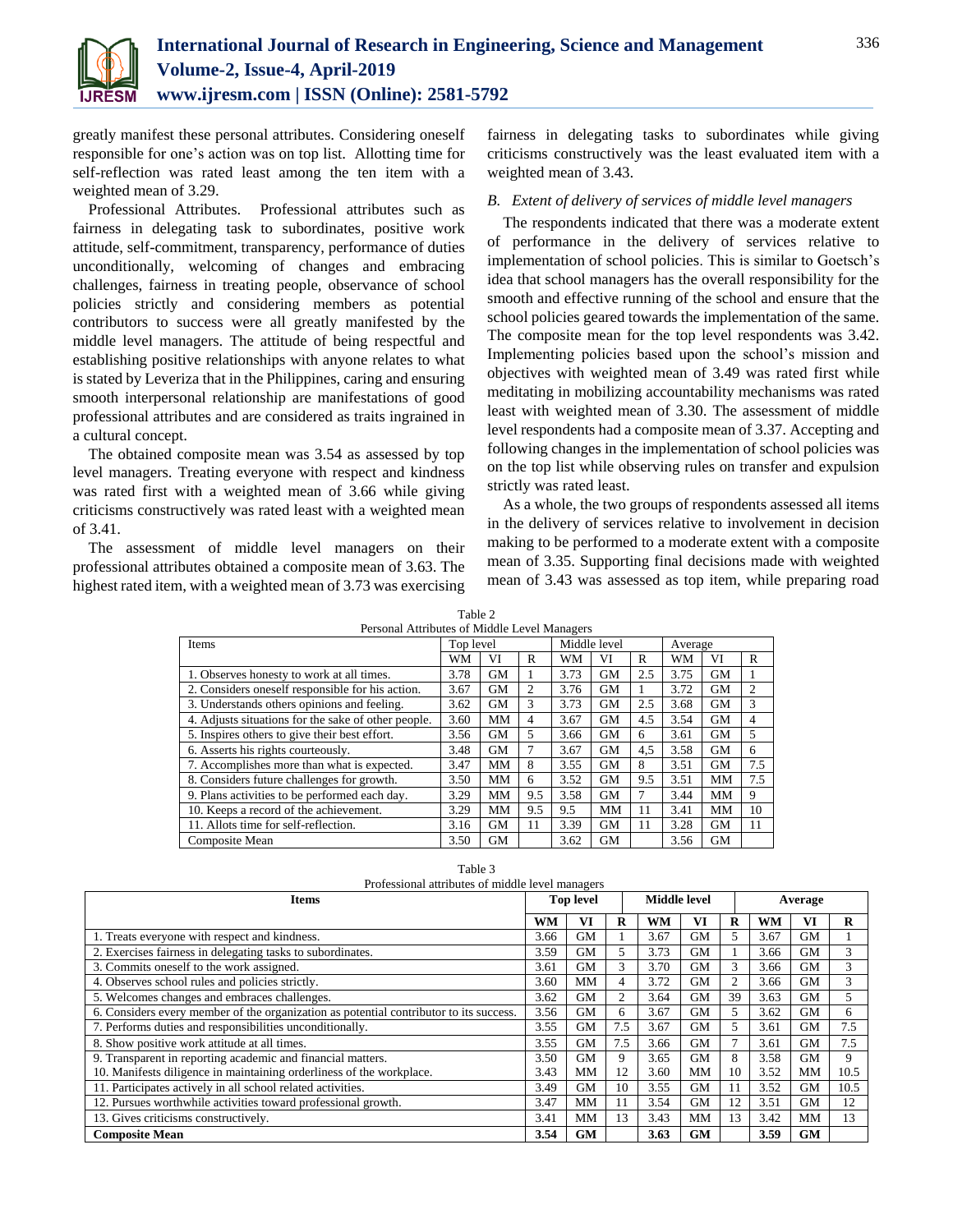

#### Table 4

Delivery of services relative to implementation of school policies

| <b>Items</b>                                                                                  | <b>Top level</b> |    |     | Middle level |           |    | Average |           |    |
|-----------------------------------------------------------------------------------------------|------------------|----|-----|--------------|-----------|----|---------|-----------|----|
|                                                                                               | WМ               | VI | R   | WM           | VI        | R  | WM      | VI        | R  |
| 1. Implements policies based upon the school's mission and objectives.                        | 3.49             | ME |     | 3.46         | <b>ME</b> | 3  | 3.48    | <b>ME</b> |    |
| 2. Accepts and follows changes in the implementation of school policies.                      | 3.46             | ME |     | 3.47         | ME        |    | 3.47    | MЕ        |    |
| 3. Balances competing interests and avoids favoring the majority at the expense of individual | 3.45             | ME | 4   | 3.46         | <b>ME</b> |    | 3.46    | <b>ME</b> | 3  |
| rights.                                                                                       |                  |    |     |              |           |    |         |           |    |
| 4. Implements the school policies for a safer and more disciplined learning environment.      | 3.44             | ME | 6   | 3.46         | <b>ME</b> | 3  | 3.45    | <b>ME</b> | 4  |
| 5. Reiterates the school policies, rules disciplinary measures and services stated on the     |                  | ME | 4   | 3.43         | ME        |    | 3.44    | MЕ        | 5  |
| handbook during general assembly.                                                             |                  |    |     |              |           |    |         |           |    |
| 6. Ensures that the policies are communicated clearly.                                        | 3.45             | ME | 4   | 3.37         | ME        |    | 3.41    | МE        | 6  |
| 7. Adopts administrative policies and procedures regulating the use of school's materials,    | 3.39             | ME | 9   | 3.38         | <b>ME</b> | 6  | 3.39    | MЕ        |    |
| services and facilities.                                                                      |                  |    |     |              |           |    |         |           |    |
| 8. Disseminates information regarding admission policies to stakeholders.                     | 3.40             | ME | 7.5 | 3.23         | ME        | 9  | 3.32    | MЕ        | 8  |
| 9. Observes rules on transfer and expulsion strictly.                                         | 3.40             | ME | 7.5 | 3.20         | <b>ME</b> | 10 | 3.30    | MЕ        | 9  |
| 10. Meditates in mobilizing accountability mechanisms.                                        |                  | ME | 10  | 3.25         | ME        | 8  | 3.28    | ME        | 10 |
| <b>Composite Mean</b>                                                                         | 3.42             | ME |     | 3.37         | <b>ME</b> |    | 3.40    |           |    |

Table 5

| Delivery of services relative to involvement in decision making                          |      |                  |          |           |                     |     |      |           |     |
|------------------------------------------------------------------------------------------|------|------------------|----------|-----------|---------------------|-----|------|-----------|-----|
| <b>Items</b>                                                                             |      | <b>Top level</b> |          |           | <b>Middle level</b> |     |      | Average   |     |
|                                                                                          | WM   | VI               | $\bf{R}$ | <b>WM</b> | VI                  | R   | WM   | VI        | R   |
| 1. Suggests alternative solution to particular problems.                                 | 3.39 | <b>ME</b>        | 4.5      | 3.45      | ME                  |     | 3.42 | <b>ME</b> |     |
| 2. Supports final decision made.                                                         | 3.43 | ME               |          | 3.38      | ME                  | 4.5 | 3.41 | ME        | 2   |
| 3. Shares information and uses control based on mutual trust, respect and collegiality.  | 3.41 | ME               | 2        | 3.37      | МE                  | 6   | 3.39 | <b>ME</b> | 3   |
| 4. Makes decision after analyzing factual information.                                   | 3.38 | МE               | $\tau$   | 3.38      | МE                  | 4.5 | 3.38 | ME        | 5   |
| 5. Assists in creating a safe, orderly and nurturing environment.                        |      | <b>ME</b>        | 9        | 3.40      | ME                  | 2.5 | 3.38 | <b>ME</b> | 5   |
| 6. Discusses differences before arriving at a consensus.                                 |      | <b>ME</b>        | 3        | 3.36      | ME                  |     | 3.38 | <b>ME</b> | 5   |
| 7. Assists in clarifying issues about the decision made                                  | 3.34 | МE               | 11       | 3.40      | МE                  | 2.5 | 3.37 | ME        | 7.5 |
| 8. Offers solutions to problems met.                                                     | 3.38 | <b>ME</b>        | $\tau$   | 3.35      | ME                  | 8   | 3.37 | <b>ME</b> | 7.5 |
| 9. Involves careful analysis of facts before deciding.                                   | 3.31 | <b>ME</b>        | 12       | 3.34      | МE                  | 9   | 3.33 | ME        | 9   |
| 10. Offers findings of researches conducted relative to the decisions that will be made. | 3.38 | МE               | $\tau$   | 3.26      | МE                  | 10  | 3.32 | ME        | 10  |
| 11. Provide adequate data to proposed school plans.                                      | 3.39 | МE               | 4.5      | 3.20      | МE                  | 11  | 3.30 | ME        | 11  |
| 12. Confirms viability of school plans.                                                  |      | <b>ME</b>        | 10       | 3.15      | MЕ                  | 13  | 3.25 | <b>ME</b> | 12  |
| 13. Prepares road mapping for contingencies.                                             |      | ME               | 13       | 3.18      | МE                  | 12  | 3.23 | ME        | 13  |
| <b>Composite Mean</b>                                                                    | 3.37 | MЕ               |          | 3.33      | ME                  |     | 3.35 | <b>ME</b> |     |

mapping for contingencies with a weighted mean of 3.27 was rated least. This supports the idea of Cooper wherein the decision process is highly participative in nature and thus, the school manager is ultimately responsible for the outcomes of a decision. The assessment top level respondents had a composite mean of 3.37, while the middle managers assessed suggesting alternative solutions to particular problems as top item with weighted mean of 3.45. Confirming viability of school plans with a weighted mean of 3.15 was rated least. The composite mean of 3.33 means that middle managers deliver services to a moderate extent relative to decision-making.

Generally, the items in the delivery of services relative to students' achievement were assessed to a moderate extent of performance with a composite mean of 3.39. The composite mean for top level respondents was 3.36 wherein two items were rated with weighted mean of 3.44 and rated first. These were preparing support programs suited to the needs, interests and abilities of students and socializing with the students to identify their academic needs and interests. Attending small group meeting to improve student's involvement in curricular and co-curricular activity when needed with weighted mean of 3.23.

The assessment of middle level respondents had composite mean of 3.41. Recognizing students' exemplary performance and giving incentives as part of motivation was on top of the list with a weighted mean of 3.49. In this study, the finding supports the statement of Dessler who stressed the importance of grading as a powerful tool to use to communicate with students, colleagues and institutions as well as external entities.

ties that will help improve students' study habits and attending small group meeting to improve students' involvement in curricular and co-curricular activity when needed was rated least.

The respondents indicated that there was a moderate extent of performance in the delivery of services relative to partnership building with parents which had a composite mean of 3.32. The two groups of respondents have the same assessment. Sharing with parent's information about their children's learning and development with weighted means of 3.41 and 3.46 for top level and middle level managers respectively, was assessed best. Volunteering to be a member of coordinating team to address key issues with a weighted mean of 3.14 for the top level and 3,22 for middle level was evaluated least by the respondents. This supports Bees' observation that it is the school's obligation to inform and make parents understand the good values to be taught to their children.

The two groups of respondents assessed that middle level managers' delivery of services relative to involvement in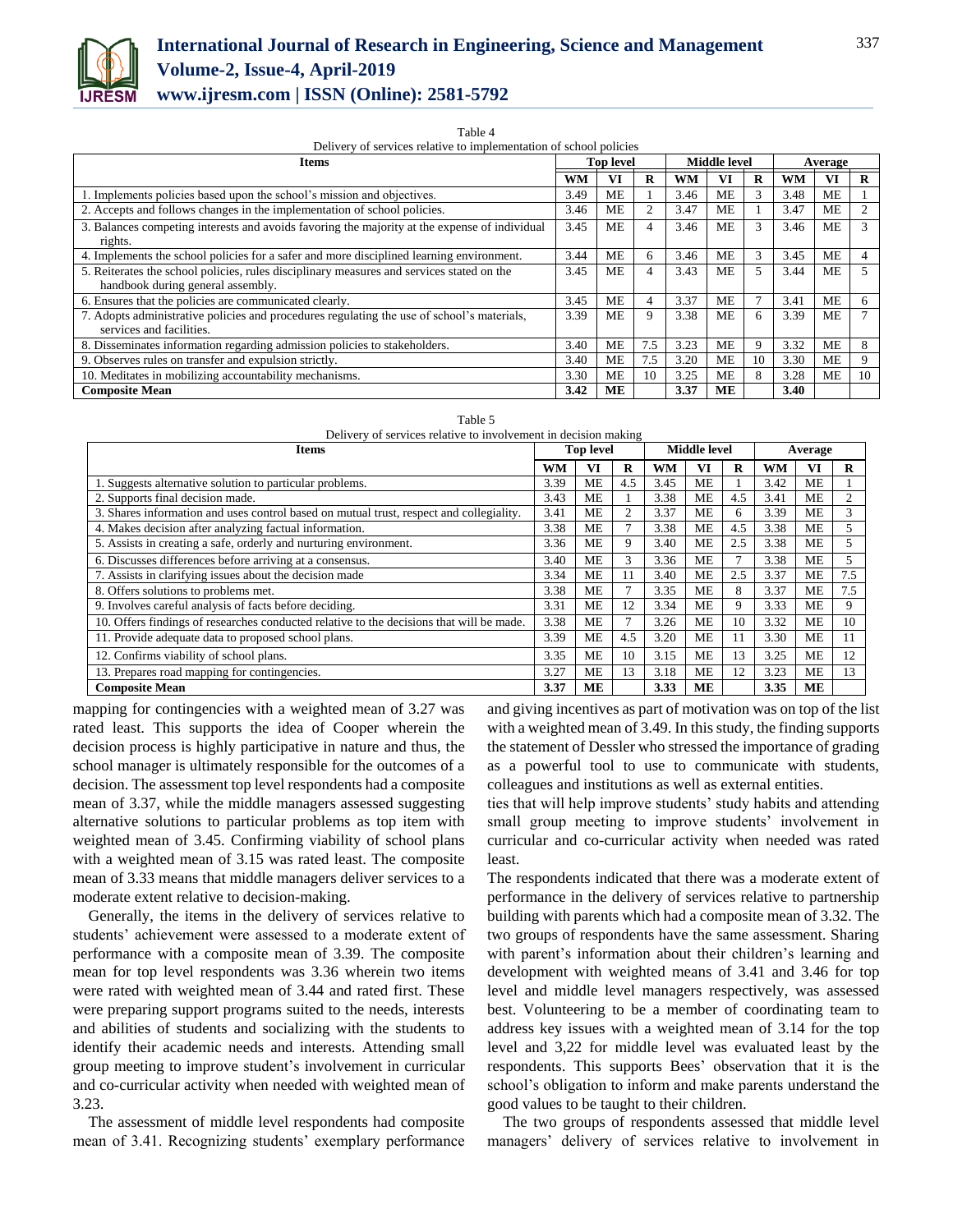

 $Table 6$ Delivery of services relative to students' achievement

| Items                                                                                                                      |      | <b>Top level</b> |     |           | Middle level |     |      | Average   |     |
|----------------------------------------------------------------------------------------------------------------------------|------|------------------|-----|-----------|--------------|-----|------|-----------|-----|
|                                                                                                                            | WM   | VI               | R   | <b>WM</b> | VI           | R   | WM   | VI        | R   |
| 1. Socializes with the students to identify their academic needs and interests.                                            |      | ME               | 1.5 | 3.43      | <b>ME</b>    | 4   | 3.44 | <b>ME</b> |     |
| 2. Encourage student's participation in school related activities as approved by higher<br>3.41<br>authorities.            |      | ME               | 3   | 3.45      | <b>ME</b>    | 2.5 | 3.43 | <b>ME</b> | 2.5 |
| 3. Prepares support programs suited to the needs, interests and abilities of students.                                     | 3.44 | ME               | 1.5 | 3.41      | ME           | 5.  | 3.43 | МE        | 2.5 |
| 4. Recognizes students' exemplary performance and gives incentives as part of motivation.                                  |      | ME               |     | 3.49      | <b>ME</b>    |     | 3.42 | <b>ME</b> |     |
| 5. Proposes activities relevant for maximum student participation.                                                         |      | ME               | 4.5 | 3.40      | ME           | 6.5 | 3.39 | МE        | 5   |
| 6. Contributes in making the school an inspiring educational environment.                                                  |      | ME               |     | 3.45      | <b>ME</b>    | 2.5 | 3.38 | <b>ME</b> | 6.5 |
| 7. Offers time and effort to students with problems or needing special attention.                                          |      | ME               | 4.5 | 3.39      | <b>ME</b>    | 8   | 3.38 | <b>ME</b> | 6.5 |
| 8. Gives meaningful feedback as to how academic achievement can be further improved.                                       | 3.33 | <b>ME</b>        | 8   | 3.40      | <b>ME</b>    | 6.5 | 3.37 | <b>ME</b> | 8   |
| 9. Initiates activities that will help improve students study habits.                                                      |      | ME               | 6.  | 3.36      | <b>ME</b>    | 9.5 | 3.36 | <b>ME</b> | 9   |
| 10. Attends small group meetings to improve students involvement in curricular and co-<br>curricular activity when needed. |      | ME               | 10  | 3.36      | <b>ME</b>    | 9.5 | 3.30 | <b>ME</b> | 10  |
| <b>Composite Mean</b>                                                                                                      | 3.36 | ME               |     | 3.41      | ME           |     | 3.39 | <b>ME</b> |     |

|  |  |  |  | Delivery of services relative to partnership building with parents |  |  |  |
|--|--|--|--|--------------------------------------------------------------------|--|--|--|
|--|--|--|--|--------------------------------------------------------------------|--|--|--|

| <b>Items</b>                                                                                   | <b>Top level</b> |           | <b>Middle level</b> |      |           | Average |      |           |   |
|------------------------------------------------------------------------------------------------|------------------|-----------|---------------------|------|-----------|---------|------|-----------|---|
|                                                                                                | <b>WM</b>        | VI        | R                   | WM   | Vì        | R       | WM   | VI        | R |
| 1. Shares with parents information about children's learning and development.                  | 3.41             | ME        |                     | 3.46 | ME        |         | 3.44 | ME        |   |
| 2. Shares responsibility of staying informed and connected with parents for student's success. | 3.36             | <b>ME</b> |                     | 3.44 | ME        |         | 3.40 | <b>ME</b> |   |
| 3. Finds a way for parents to understand what values to promote among their children.          |                  | <b>ME</b> |                     | 3.41 | ME        |         | 3.36 | <b>ME</b> |   |
| 4. Takes time to talk to parents regarding the development of their children.                  |                  | ME        |                     | 3.38 | ME        |         | 3.34 | <b>ME</b> |   |
| 5. Shares information about the school setting and the curriculum.                             |                  | <b>ME</b> |                     | 3.32 | ME        | h       | 3.30 | <b>ME</b> |   |
| 6. Assists in building home life atmosphere as in the school setting.                          |                  | <b>ME</b> |                     | 3.33 | <b>ME</b> |         | 3.28 | <b>ME</b> |   |
| 7. Works with parents for increased confidence in their own parenting skills.                  |                  | <b>ME</b> |                     | 3.28 | ME        |         | 3.24 | ME        |   |
| 8. Volunteer to be a member of coordinating team to address key issues.                        |                  | <b>ME</b> | 8                   | 3.22 | <b>ME</b> | 8       | 3.18 | <b>ME</b> |   |
| <b>Composite Mean</b>                                                                          | 3.28             | MЕ        |                     | 3.36 | MЕ        |         | 3.32 | <b>ME</b> |   |

community activities was performed to a moderate extent. The composite mean for top level respondents was 3.27. Supporting school improvement projects with weighted mean of 3.40 was rated first while suggesting possible livelihood projects for the community with weighted mean of 3.12 was evaluated as the least item.

On the other hand, the assessment of middle level respondents had a composite mean of 3.34. The items on the top list were proposing measures regarding students' safety and security and supporting school improvement projects both with weighted mean of 3.44. The item rated least was offering assistance in soliciting aid from generous individuals with a weighted mean of 3.23

There were no significant difference in the assessments of the two groups of respondents on the extent of delivery of services of middle level managers relative to implementation of school policies, involvement in decision making, students' achievement, partnership building with parents and involvement in community activities. The computed p-values of all items were greater than 0.05 significant level, thus the rejection of the null hypothesis.

## *C. Relationship of personal and professional attributes and delivery of services*

There was significant relationship between the professional attributes and the delivery of services as to implementation of school policies, involvement in decision making, students' achievement, partnership building with parents and involvement in community activities. The computed p-values all of which are 0.000 were lower than 0.05 level of significance. The computed r - values of 0.60, 0.62, 0.63, 0.55 and 0.49 were found to be significant. Thus, the null hypothesis is rejected.

#### *D. Problems and issues encountered by middle level managers*

Lack of support for professional growth and development with a weighted mean of 2.85 was ranked first and agreed upon by the respondents to be a problem and an issue encountered in giving support to school operation The item no specific job description / specification was ranked least with a weighted mean of 2.58 and was agreed on to be a problem encountered by the respondents. As a whole, the composite mean of 2.71 reveals that all the items are agreed upon by the respondents to be the problems and issues encountered in giving support to the school operations. This supports the statement of Rosser that the number of individuals in the administrative positions have increased, as well as the turnover rates in the field of management. Turnover occurs in every workplace. It has an effect on every organization especially when it is a frequent employee turnover. Organizations with these tend to have lower than average customer satisfaction and loyalty. Employees feel unsatisfied because their superiors show lack of appreciation and constantly express negativity towards their work. According to the interviewees, if their personality and work ethics do not match the organizations culture, they will not probably stay long. Oftentimes, the pay, benefits and working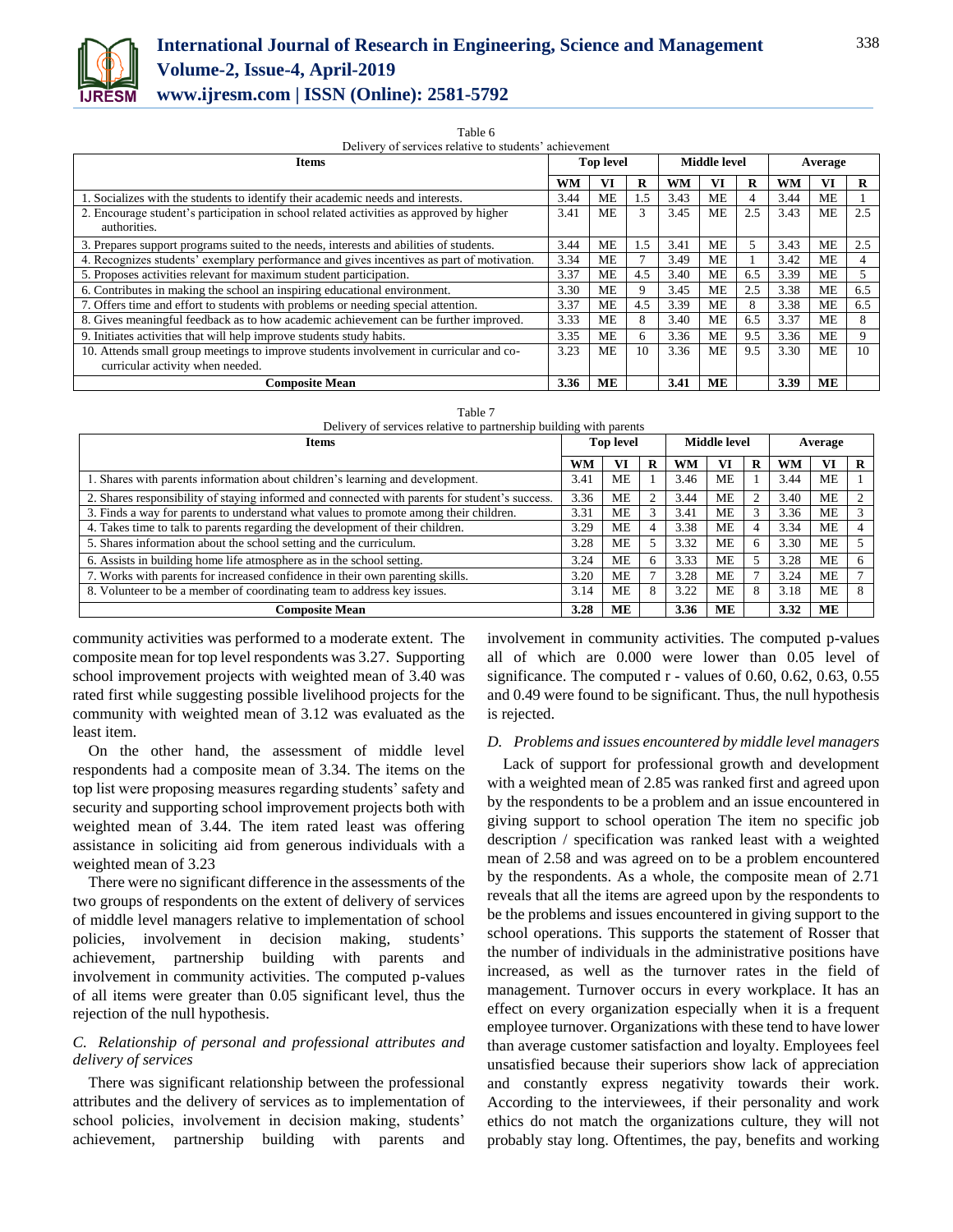

## **International Journal of Research in Engineering, Science and Management Volume-2, Issue-4, April-2019**

**www.ijresm.com | ISSN (Online): 2581-5792** 

Table 8

| Table title comes here                                                                 |      |                  |     |                     |           |    |         |           |  |
|----------------------------------------------------------------------------------------|------|------------------|-----|---------------------|-----------|----|---------|-----------|--|
| Items                                                                                  |      | <b>Top level</b> |     | <b>Middle level</b> |           |    | Average |           |  |
|                                                                                        | WM   |                  | R   | <b>WM</b>           | VI        |    | WM      | VI        |  |
| 1. Supports school improvement projects.                                               | 3.40 | МE               |     | 3.44                | ME        | .5 | 3.42    | МE        |  |
| 2. Proposes measures regarding student's safety and security.                          | 3.34 | МE               | 2   | 3.44                | ME        | .5 | 3.39    | МE        |  |
| 3. Helps promote awareness on proper waste segregation and waste disposal.             |      | <b>ME</b>        | 4.5 | 3.38                | <b>ME</b> |    | 3.33    | <b>ME</b> |  |
| 4. Takes active part in the dissemination of meetings regarding health and sanitation. |      | <b>ME</b>        | 4.5 | 3.36                | <b>ME</b> |    | 3.32    | <b>ME</b> |  |
| 5. Participates in the social/civic activities of the community.                       |      | МE               | 3   | 3.28                | МE        |    | 3.30    | МE        |  |
| 6. Offers assistance in soliciting aid from generous individuals.                      |      | МE               | 6   | 3.23                | <b>ME</b> |    | 3.21    | <b>ME</b> |  |
| 7. Suggests possible livelihood projects for the community.                            |      | ME               |     | 3.27                | <b>ME</b> |    | 3.20    | ME        |  |
| <b>Composite Mean</b>                                                                  | 3.27 | ME               |     | 3.34                | <b>ME</b> |    | 3.31    | ME        |  |

| ۰, |  |
|----|--|
|    |  |

| Difference in respondent's assessments of delivery of services |                                             |         |                                                |                 |  |
|----------------------------------------------------------------|---------------------------------------------|---------|------------------------------------------------|-----------------|--|
| <b>Variables</b>                                               | <b>Computed t-values</b><br><b>p-values</b> |         | Decision on Ho<br><b>Verbal Interpretation</b> |                 |  |
| 1. Implementation of school policies                           | .33                                         | .98     | Failed to Reject                               | Not Significant |  |
| 2. Involvement in decision making                              | .46                                         | .74     | <b>Failed to Reject</b>                        | Not Significant |  |
| 3. Students achievement                                        | .36                                         | $-0.92$ | <b>Failed to Reject</b>                        | Not Significant |  |
| 4. Partnership building with parents                           | .18                                         | $-1.35$ | <b>Failed to Reject</b>                        | Not Significant |  |
| 5. Involvement in community activities                         | .22                                         | $-1.23$ | Failed to Reject                               | Not Significant |  |

| Relationship between personal attributes |                 |                   |                       |                              |  |  |
|------------------------------------------|-----------------|-------------------|-----------------------|------------------------------|--|--|
| <b>Variables</b>                         | <b>p-values</b> | Computed r-values | <b>Decision on Ho</b> | <b>Verbal Interpretation</b> |  |  |
| 1. Implementation of school policies     | .000            | .49               | Reject                | Significant                  |  |  |
| 2. Involvement in decision making        | .000            | .522              | Reject                | Significant                  |  |  |
| 3. Students achievement                  | .000            | .521              | Reject                | Significant                  |  |  |
| 4. Partnership building with parents     | .000            | .464              | Reject                | Significant                  |  |  |
| 5. Involvement in community activities   | .000            | .45               | Reject                | Significant                  |  |  |

Table 10

Table 11

| Relationship between professional attributes and delivery of services |          |                          |                |                              |  |
|-----------------------------------------------------------------------|----------|--------------------------|----------------|------------------------------|--|
| <b>Variables</b>                                                      | p-values | <b>Computed r-values</b> | Decision on Ho | <b>Verbal Interpretation</b> |  |
| 1. Implementation of school policies                                  | .000     | .60                      | Reject         | Significant                  |  |
| 2. Involvement in Decision making                                     | .000     | .62                      | Reject         | Significant                  |  |
| 3. Students' Achievement                                              | .000     | .63                      | Reject         | Significant                  |  |
| 4. Partnership Building with Parents                                  | .000     | .55                      | Reject         | Significant                  |  |
| 5. Involvement in Community activities                                | .000     | .49                      | Reject         | Significant                  |  |

Table 12 Problems and issues encountered by middle level managers

| Item                                                                                   | <b>WM</b> | VI    | Rank |
|----------------------------------------------------------------------------------------|-----------|-------|------|
| 1. Lack of support for professional growth and development                             | 2.85      | Agree |      |
| 2. Absence of salary standardization scheme                                            | 2.78      | Agree | 2    |
| 3. Frequent employee turnover                                                          | 2.75      | Agree | 3    |
| 4. Lack of recognition for services rendered                                           | 2.71      | Agree | 4.5  |
| 5. Absence of consultative approach particularly in decisions that impact organization | 2.71      | Agree | 4.5  |
| 6. Work over load as a result of poor staffing                                         | 2.70      | Agree | 6    |
| 7. Stress due to middle level manager – student ratio                                  | 2.66      | Agree |      |
| 8. Stagnation in one job for a long time resulting to boredom and burnout              | 2.65      | Agree | 8    |
| 9. No specific job description/specification                                           | 2.58      | Agree | 9    |
| <b>Composite Mean</b>                                                                  | 2.71      | Agree |      |

conditions also fall short of their expectations causing them to leave.

*E. Proposed support delivery enhancement program* 

The proposed support delivery program is based from the findings of the study. It covers six areas of concerns namely: personal and professional attributes of middle level managers, implementation of school policies, involvement in decision making, students' achievement, partnership building with parents and involvement in community activities. In each area

there are objectives, strategies and activities.

## **4. Conclusion**

Both top level and middle level managers assessed that the latter greatly manifest personal and professional attributes. Middle managers were assessed to observe honesty in work at all times, and treat everyone with respect and kindness.

1. The respondents assessed the level of performance by the middle level managers in the delivery of services to a